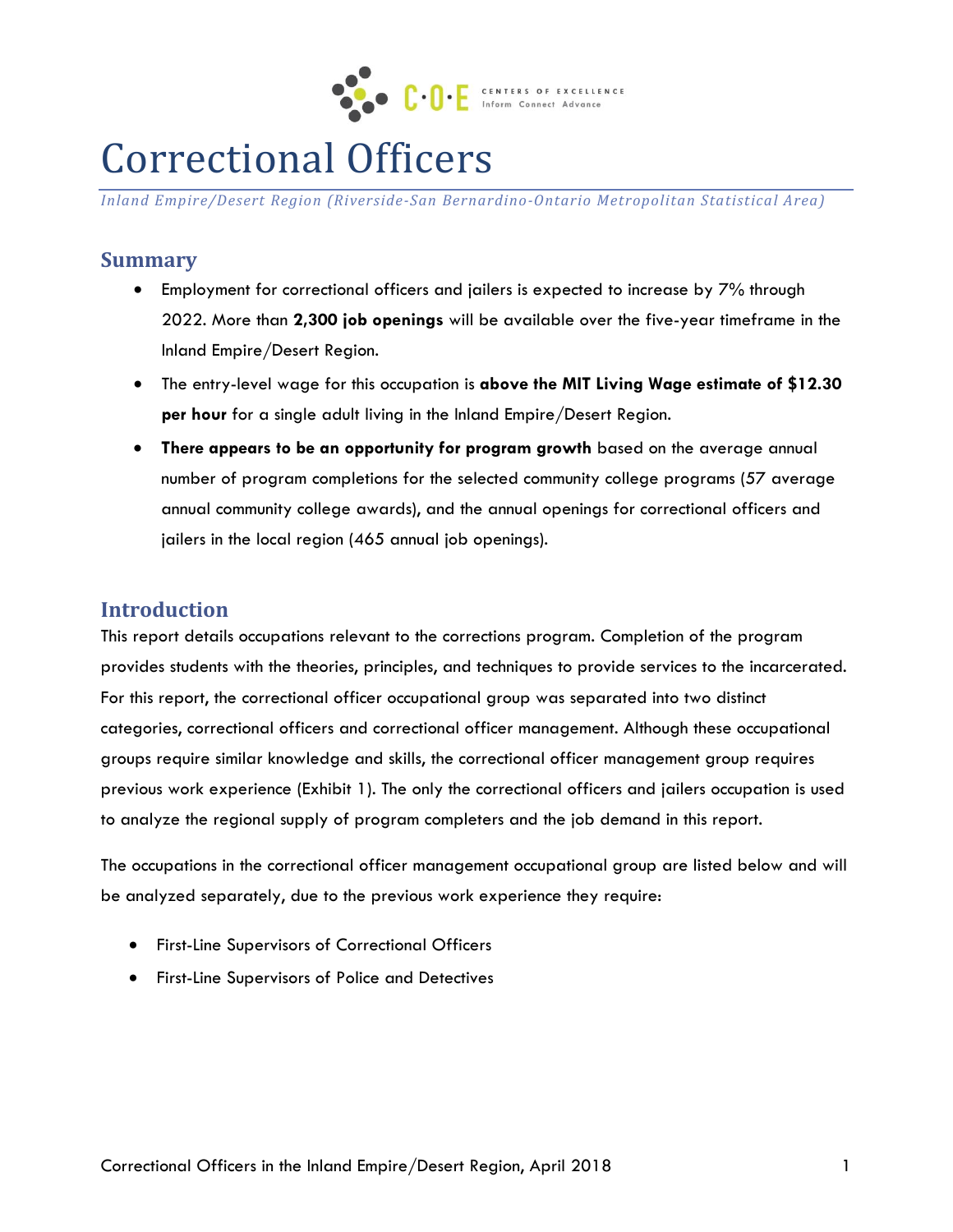

#### *Exhibit 1: Work experience required for corrections officer occupations*

| <b>Occupations</b>                                     | <b>Work Experience Required</b> |
|--------------------------------------------------------|---------------------------------|
| <b>Correctional Officers and Jailers</b>               | None                            |
| <b>First-Line Supervisors of Correctional Officers</b> | Less than five years            |
| <b>First-Line Supervisors of Police and Detectives</b> | Less than five years            |
| Source: EMSI 2018.1                                    |                                 |

## **Job Opportunities**

In 2017, there were nearly 4,800 corrections officer and jailers jobs in the Inland Empire/Desert Region. This occupation is projecting a 7% increase in employment by 2022. Employers in the region will need to hire more than 2,300 workers over the next five years to fill new jobs and backfill jobs that workers are permanently vacating (includes retirements). The correctional office management group is projecting to have over 400 openings over the next five years. Appendix A, Table 1 shows the projected job growth for each of the occupations in this group.

| Occupational Group                          | 2017 Jobs | $5-Yr$ %<br>Change<br>(New Jobs) | $5-Yr$<br><b>Openings</b><br>$New +$<br>Replacement<br>Jobs) | Annual<br><b>Openings</b><br>$(New +$<br>Replacement<br>Jobs) | $%$ of<br>workers<br>age $45+$ |
|---------------------------------------------|-----------|----------------------------------|--------------------------------------------------------------|---------------------------------------------------------------|--------------------------------|
| <b>Correctional Officers</b><br>and Jailors | 4,764     | $7\%$                            | 2,327                                                        | 465                                                           | 39%                            |
| <b>Correctional Officer</b><br>Management   | 969       | 12%                              | 436                                                          | 87                                                            | 56%                            |

*Exhibit 2: Five-year projections for the correctional officer occupational group in the Inland Empire/Desert Region*

Source: EMSI 2018.1

Over the last 12 months (April 2017 to March 2018), there were 29 advertisements (ads) for correctional officer and jailer jobs in the Inland Empire/Desert Region. From 2010 to 2017, there was an annual average of 63 job ads per year (Exhibit 3).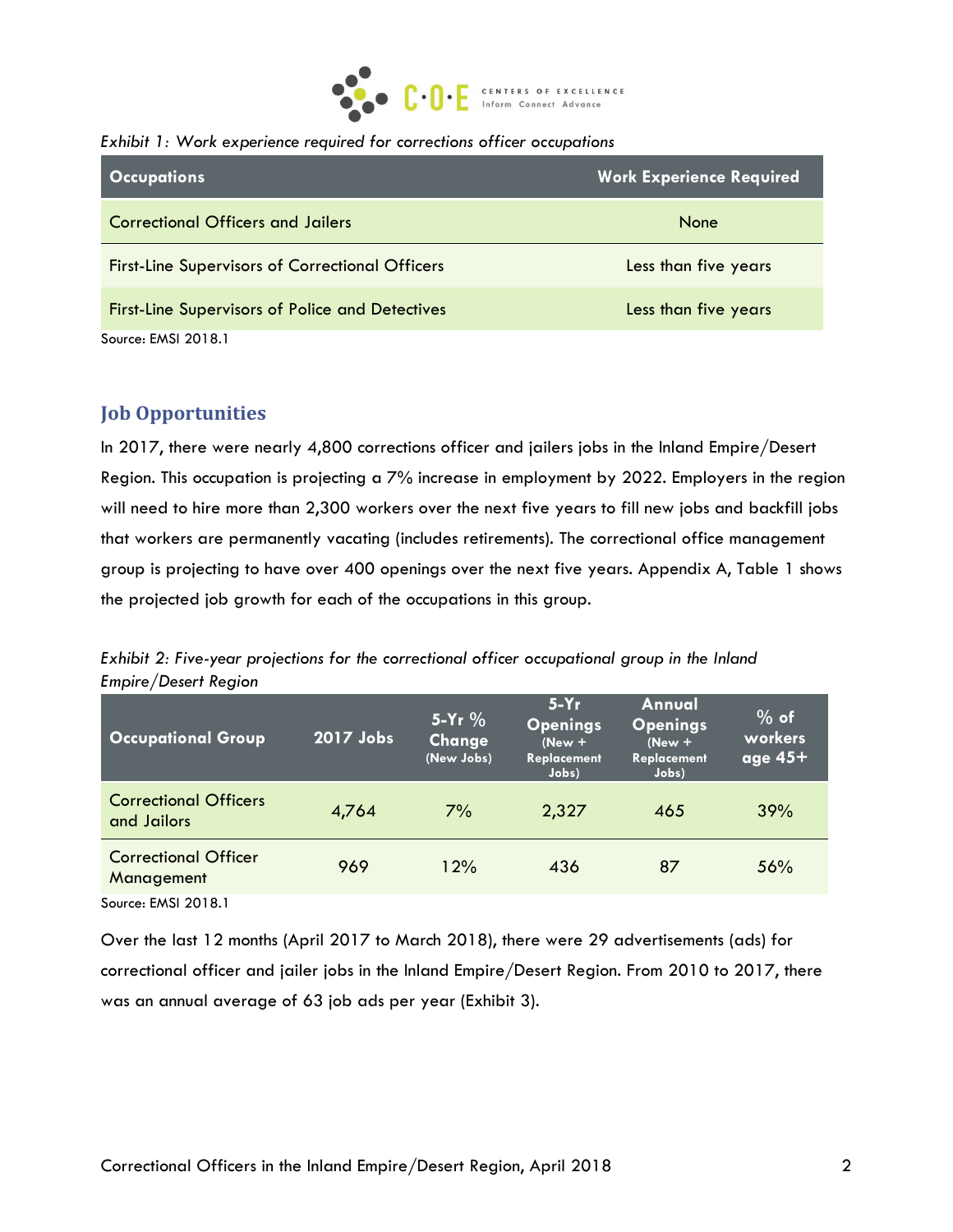





For the correctional officer management occupational group, there were 22 job ads in the Inland Empire/Desert Region over the last 12 months and an average of 25 ads per year from 2010 to 2017 (Exhibit 4).

*Exhibit 4: Number of online job postings for correctional officer management occupational group in the Inland Empire/Desert Region, 2010 to 2017*

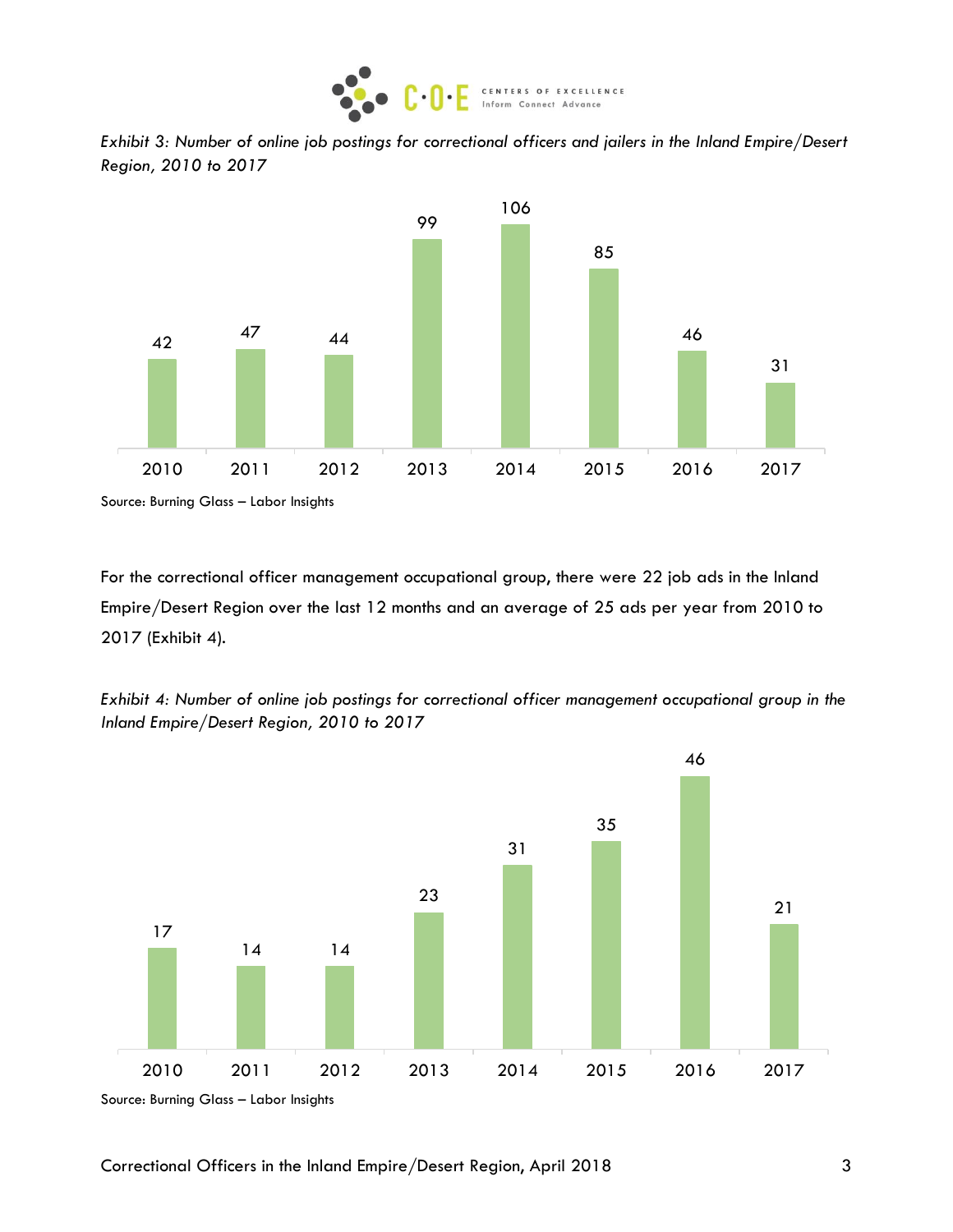

Exhibit 5 shows the number of job ads posted during the last 12 months and the average time to fill each occupation in the local region and nationally. On average, correctional officers and jailers take about five days less to fill in the Inland Empire/Desert Region than the nation as a whole. On average, first-line supervisors of police and detectives take just over a week longer to fill in the Inland Empire/Desert Region that the nation as a whole.

*Exhibit 5: Job ads by each of the correctional officer occupations in the Inland Empire/Desert Region during the last 12 months, Apr 2017 – Mar 2018*

| <b>Occupation</b>                                      | Job<br><b>Ads</b> | <b>Regional Average</b><br><b>Time to Fill (Days)</b> | <b>National Average</b><br><b>Time to Fill (Days)</b> |
|--------------------------------------------------------|-------------------|-------------------------------------------------------|-------------------------------------------------------|
| <b>Correctional Officers and Jailors</b>               | 29                | 21                                                    | 26                                                    |
| <b>First-Line Supervisors of Police and Detectives</b> | 22                | 33                                                    | 25                                                    |
| <b>First-Line Supervisors of Correctional Officers</b> | O                 | -                                                     | 26                                                    |
| Source: Burning Glass - Labor Insights                 |                   |                                                       |                                                       |

#### **Earnings**

The entry-level wage for each of the occupations in the correctional officer occupational group is above the MIT Living Wage estimate of \$12.30 per hour for a single adult living in the Inland Empire/Desert Region. These wages are also sufficient for an adult living in a household with one other working adult and one child (\$14.50 per hour, per adult or \$30,160 annually for each adult). Exhibit 6 displays wage information for this occupational group in the Inland Empire/Desert Region.

|  |  |  | Exhibit 6: Earnings for the correctional officer occupational group in the Inland Empire/Desert Region |  |  |  |  |
|--|--|--|--------------------------------------------------------------------------------------------------------|--|--|--|--|
|  |  |  |                                                                                                        |  |  |  |  |
|  |  |  |                                                                                                        |  |  |  |  |

| <b>Occupation</b>                                                | <b>Entry to Experienced</b><br><b>Hourly Earnings Range*</b> | Median Wage* | <b>Average Annual</b><br><b>Earnings</b> |
|------------------------------------------------------------------|--------------------------------------------------------------|--------------|------------------------------------------|
| <b>Correctional Officers and</b><br>Jailors                      | \$27.56 to \$40.62                                           | \$38.57      | \$71,000                                 |
| <b>First-Line Supervisors of</b><br><b>Police and Detectives</b> | \$51.04 to \$77.10                                           | \$66.06      | \$141,500                                |
| <b>First-Line Supervisors of</b><br><b>Correctional Officers</b> | \$42.28 to \$47.78                                           | \$45.04      | \$92,700                                 |

Source: EMSI 2018.1

\*Entry Hourly is 25th percentile wage, the median is 50th percentile wage, experienced is 75th percentile wage.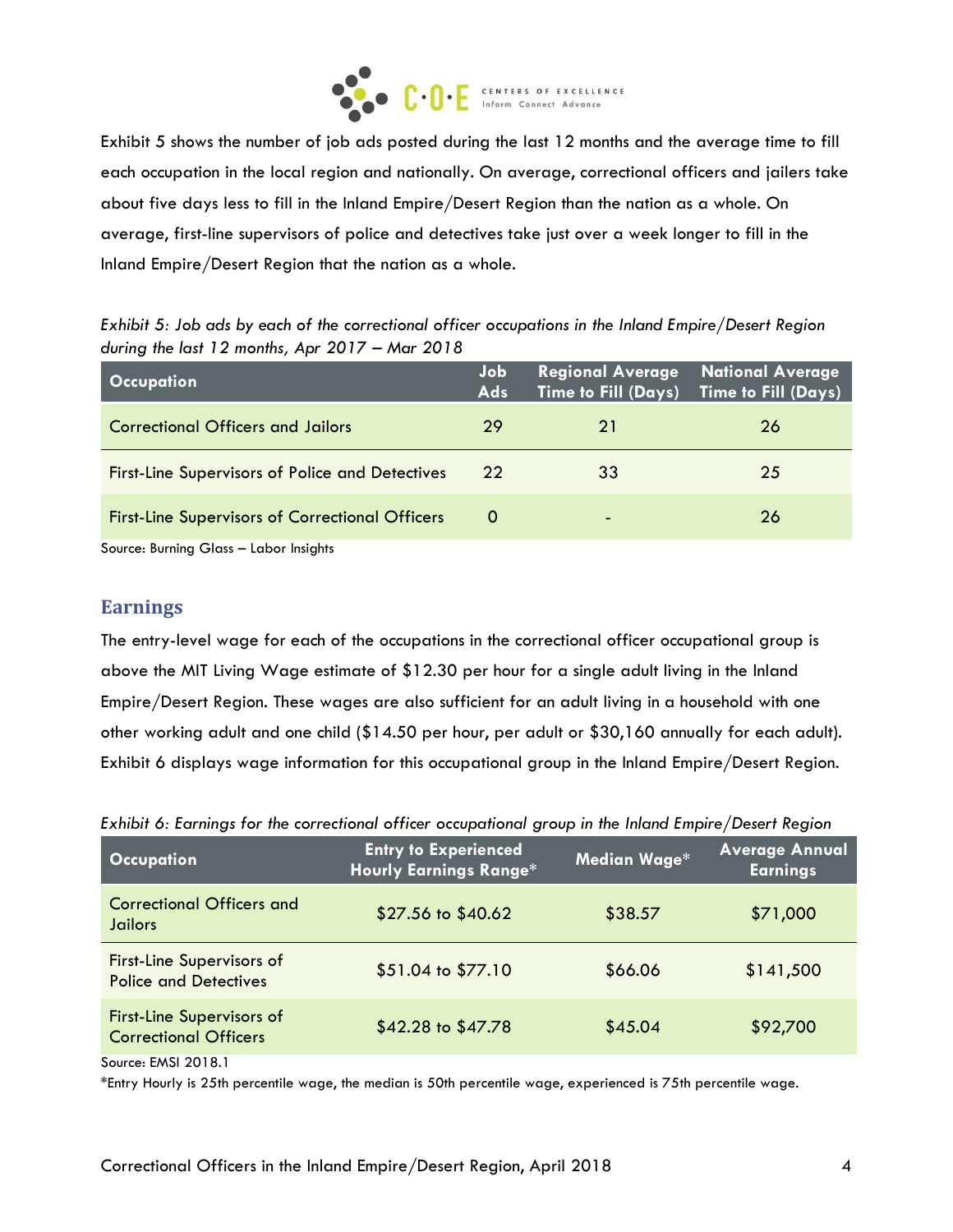

# **Work Locations, Employers, Skills, and Education**

Exhibit 7 displays the top employers posting job ads as well as the top work locations from job ads during the last 12 months. First-line supervisors of correctional officers have been removed from the following tables due to lack of job postings.

*Exhibit 7: The top employers and work locations for the correctional officer occupational group in the Inland Empire/Desert Region during the last 12 months, Apr 2017 – Mar 2018*

| <b>Occupations</b>                                                | <b>Top Employers</b>                                                                                                                                                     | <b>Top Work Locations</b>                                                                         |
|-------------------------------------------------------------------|--------------------------------------------------------------------------------------------------------------------------------------------------------------------------|---------------------------------------------------------------------------------------------------|
| Correctional<br>Officers and<br>Jailers $(n=12)$                  | <b>GEO Corrections &amp; Detentions</b><br>$\bullet$<br><b>US Department of Justice</b><br>$\bullet$<br>San Bernardino County Sheriff Coroner<br>$\bullet$<br>Department | San Bernardino<br>$\bullet$<br>Riverside<br>$\bullet$<br>Ontario                                  |
| First-Line<br>Supervisors of<br>Police and<br>Detectives $(n=21)$ | City of Indio<br><b>City of Redlands</b><br><b>City of Upland</b><br><b>San Bernardino Community College</b><br>$\bullet$<br><b>District</b>                             | San Bernardino<br>$\bullet$<br>Indio<br>$\bullet$<br>Redlands<br>$\bullet$<br>Upland<br>$\bullet$ |

Source: Burning Glass – Labor Insights

Exhibit 8 lists a sample of in-demand specialized and soft skills that employers are seeking when looking for workers to fill corrections officer positions.

| Exhibit 8: Sample of in-demand skills from employer job ads for correctional officer occupational group |  |
|---------------------------------------------------------------------------------------------------------|--|
| in the Inland Empire/Desert Region, Apr 2017 $-$ Mar 2018                                               |  |

| <b>Occupations</b>                                                    | <b>Specialized skills</b>                                                                                                      | Soft skills                                                                                                     | Software and<br><b>Programming skills</b> |  |  |
|-----------------------------------------------------------------------|--------------------------------------------------------------------------------------------------------------------------------|-----------------------------------------------------------------------------------------------------------------|-------------------------------------------|--|--|
| <b>Correctional Officers</b><br>and Jailors $(n=21)$                  | <b>Medication Distribution</b><br><b>Clerical Duties</b><br><b>Preparing Reports</b><br>$\bullet$                              | English<br>$\bullet$<br><b>Building Effective</b><br>$\bullet$<br><b>Relationships</b>                          | Microsoft Office                          |  |  |
| <b>First-Line Supervisors</b><br>of Police and<br>Detectives $(n=21)$ | Scheduling<br><b>Staff Management</b><br>$\bullet$<br>Law Enforcement or<br>$\bullet$<br><b>Criminal Justice</b><br>Experience | Planning<br>$\bullet$<br>Writing<br>$\bullet$<br><b>Building Effective</b><br>$\bullet$<br><b>Relationships</b> | Microsoft Office<br>$\bullet$             |  |  |

Source: Burning Glass – Labor Insights

Exhibit 9 displays the entry-level education level education typically required to enter each

occupation according to the Bureau of Labor Statistics, educational attainment for incumbent workers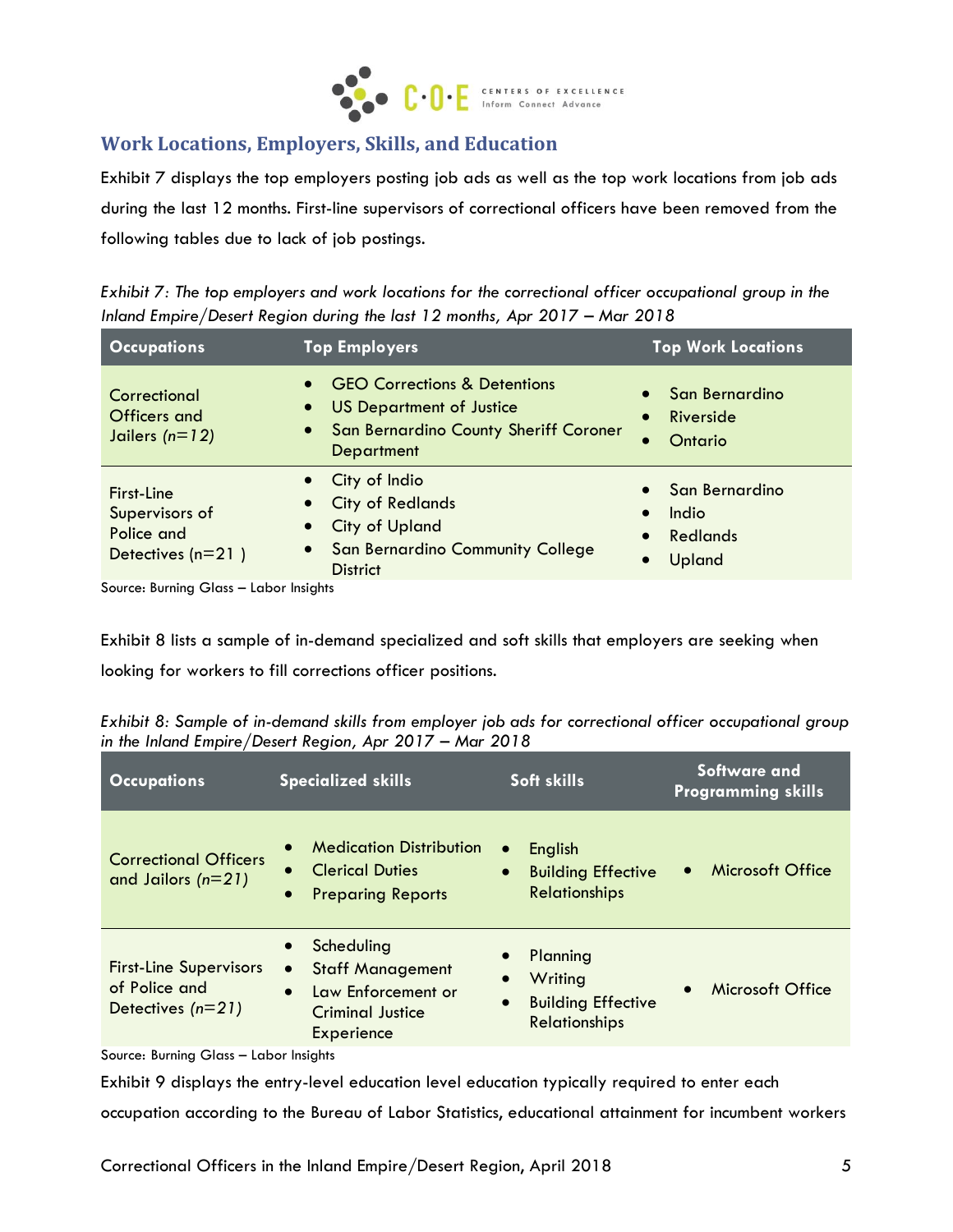

with "some college, no degree" and an "associate degree" according to the U.S. Census, and the minimum advertised education requirement requested by employers in online job ads.

*Exhibit 9: Educational attainment and online job ads with minimum advertised education requirements for the correctional officer occupational group in the Inland Empire/Desert Region, Apr 2017 – Mar 2018*

|                                                                 | <b>Typical</b><br><b>Entry-Level</b>    | <b>Educational</b><br>Attainment* | <b>Minimum Advertised Education Requirement</b><br>from Job Ads |                                                     |                            |                                          |  |  |
|-----------------------------------------------------------------|-----------------------------------------|-----------------------------------|-----------------------------------------------------------------|-----------------------------------------------------|----------------------------|------------------------------------------|--|--|
| <b>Occupations</b>                                              | <b>Education</b><br><b>Requirement</b>  |                                   | <b>Number</b><br>of Job<br>Postings<br>$(n=)$                   | High school<br>diploma or<br>vocational<br>training | <b>Associate</b><br>degree | <b>Bachelor's</b><br>degree or<br>higher |  |  |
| Correctional<br>Officers and<br>Jailors                         | High school<br>diploma or<br>equivalent | 58%                               | $\overline{7}$                                                  | 86%                                                 |                            | 14%                                      |  |  |
| First-Line<br>Supervisors of<br>Police and<br><b>Detectives</b> | High school<br>diploma or<br>equivalent | 47%                               | 18                                                              | 50%                                                 | 6%                         | 44%                                      |  |  |
| First-Line<br>Supervisors of<br>Correctional<br><b>Officers</b> | High school<br>diploma or<br>equivalent | 48%                               | 0                                                               | N/A                                                 | N/A                        | N/A                                      |  |  |

Source: EMSI 2018.1, Current Population Survey, Burning Glass – Labor Insights

\*Percentage of incumbent workers with a Community College Award or Some Postsecondary Coursework

#### **Industry**

Staffing patterns show the industries that employ the most workers of a specific occupation. Exhibit 10 displays the industries that hire and are looking for the most correctional officer occupations in the two-county region. N/A indicates that no information could be obtained due to too few job postings.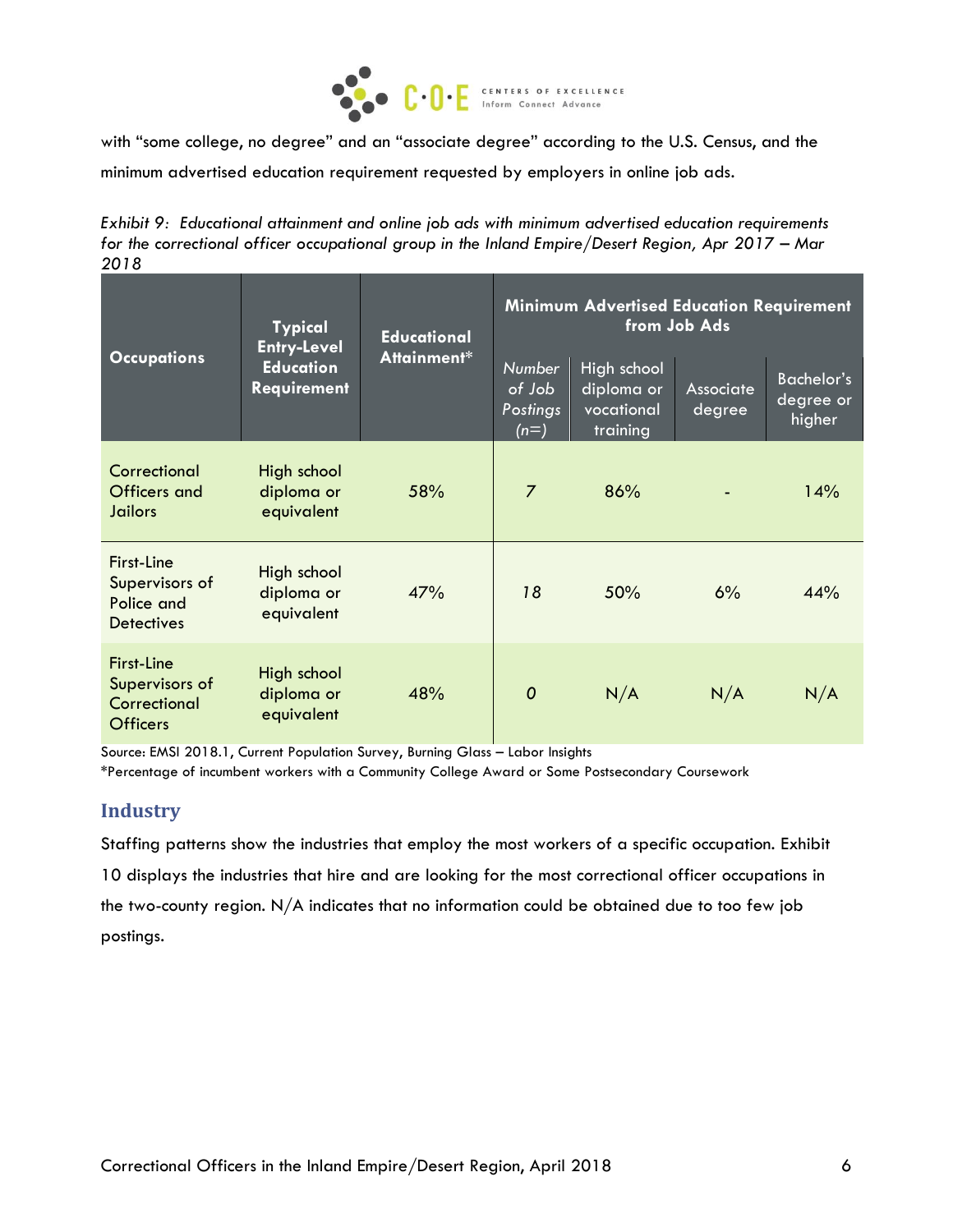

*Exhibit 10: Top industries employing occupations in the correctional officer occupational group in the Inland Empire/Desert Region, Apr 2017 – Mar 2018*

| <b>Occupation</b>                                               | <b>Top Industries from Staffing</b><br>Pattern (NAICS) - % of<br>occupation employed in industry                                                                                        | <b>Number</b><br>of Job<br><b>Postings</b><br>$(n=)$ | <b>Industry Classification from Job Ads</b><br>Top Industries from Job Ads<br>(NAICS) |
|-----------------------------------------------------------------|-----------------------------------------------------------------------------------------------------------------------------------------------------------------------------------------|------------------------------------------------------|---------------------------------------------------------------------------------------|
| Correctional<br>Officers and<br><b>Jailors</b>                  | <b>Local Government, Excluding</b><br><b>Education and Hospitals</b><br>(9039) 61%<br><b>State Government, Excluding</b><br>$\bullet$<br><b>Education and Hospitals</b><br>(9029) 32%   | 25                                                   | Justice, Public Order, and<br>Safety Activities (9221)                                |
| First-Line<br>Supervisors of<br>Police and<br><b>Detectives</b> | Local Government, Excluding<br><b>Education and Hospitals</b><br>(9039) 92%                                                                                                             | 12                                                   | Executive, Legislative, and<br><b>Other General Government</b><br>Support (9211)      |
| First-Line<br>Supervisors of<br>Correctional<br><b>Officers</b> | <b>Local Government, Excluding</b><br><b>Education and Hospitals</b><br>(9039) 57%<br><b>State Government, Excluding</b><br>$\bullet$<br><b>Education and Hospitals</b><br>$(9029)$ 33% | 0                                                    | N/A                                                                                   |

Source: EMSI 2018.1, Burning Glass – Labor Insights

## **Student Completions**

Exhibit 11 shows the annual average regional community college awards (associate degrees and certificates) conferred during the three academic years between 2014 and 2017, with the relevant TOP code as well as the program title used at each college, sourced from the Chancellor's Office Curriculum Inventory (COCI). Please note, an award is not equivalent to a single person in search of a job opening since a student may earn more than one award, such as an associate degree in addition to a certificate. Community College student outcome information was obtained from the CTE LaunchBoard based on the selected TOP code(s) and region.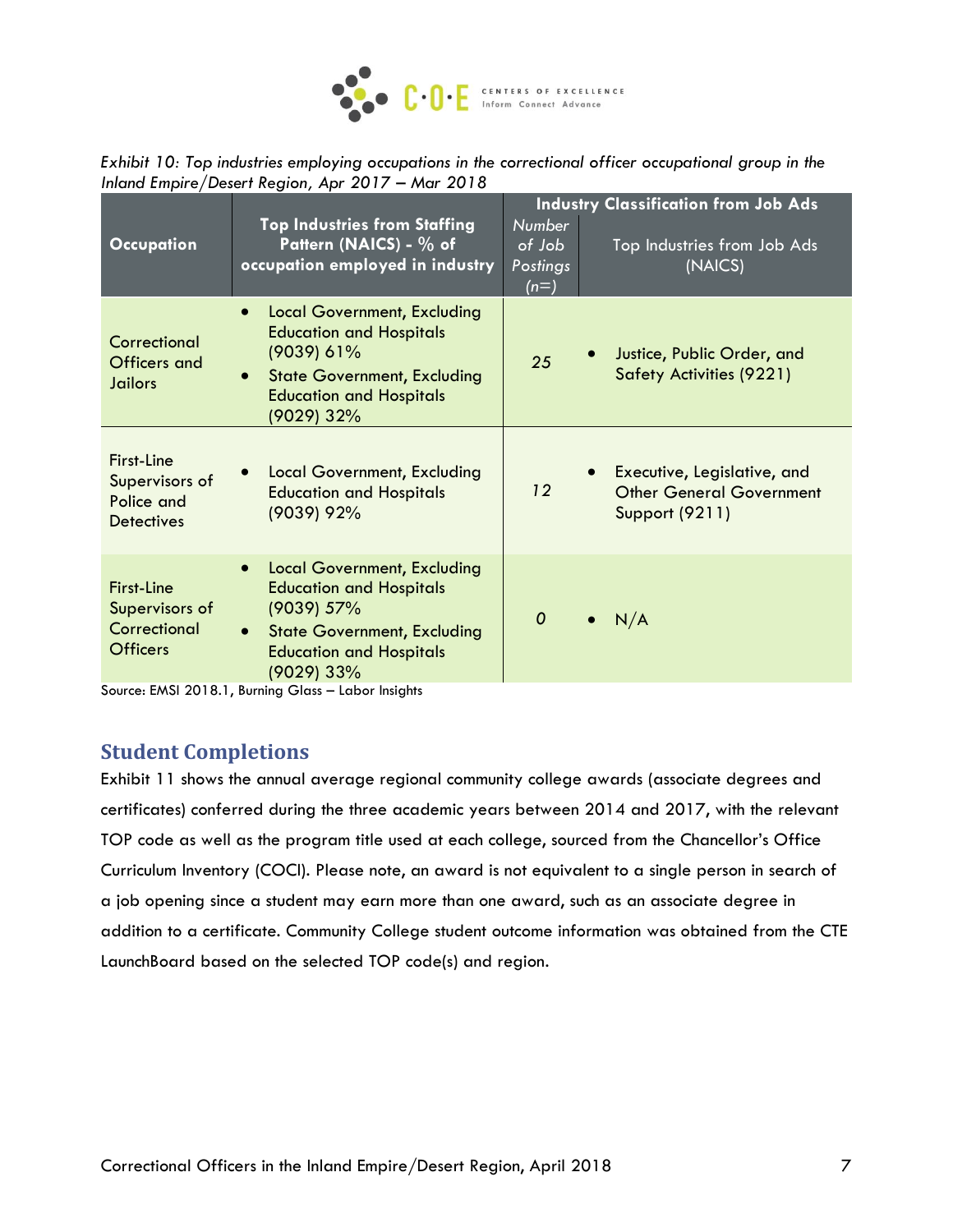

*Exhibit 11: Annual average community college student completions for corrections programs in the Inland Empire/Desert Region*

| 2105.10 Corrections                                  | Annual<br><b>Community</b><br><b>College</b><br><b>Headcount</b><br>$(2016-17)$ | <b>Community</b><br><b>College</b><br><b>Annual</b><br>Average<br><b>Awards</b><br>$(2014-17)$ |  |
|------------------------------------------------------|---------------------------------------------------------------------------------|------------------------------------------------------------------------------------------------|--|
| <b>Barstow</b>                                       | 52                                                                              |                                                                                                |  |
| <b>Chaffey - Correctional Science</b>                | 241                                                                             |                                                                                                |  |
| <b>Associate Degree</b>                              |                                                                                 | 9                                                                                              |  |
| Certificate $18$ to $\leq 30$ semester units         |                                                                                 | 9                                                                                              |  |
| <b>Moreno Valley</b>                                 | 62                                                                              |                                                                                                |  |
| Certificate 6 to $<$ 18 semester units               |                                                                                 | 38                                                                                             |  |
| <b>Mt. San Jacinto</b>                               | 12                                                                              |                                                                                                |  |
| San Bernardino - Corrections                         | 90                                                                              |                                                                                                |  |
| Certificate $18$ to $\leq 30$ semester units         |                                                                                 |                                                                                                |  |
| <b>Total Community College Headcount (2016-17)</b>   | 465                                                                             |                                                                                                |  |
| <b>Total Annual Average Community College Awards</b> |                                                                                 | 57                                                                                             |  |
| 1.1858838881                                         |                                                                                 |                                                                                                |  |

Source: LaunchBoard, IPEDS, COCI

#### **2105.10 Corrections program Strong Workforce outcomes in the Inland Empire/Desert Region in the academic year 2015-16:**

- Number of course enrollments: 555 (California median: 706)\*
- Number of students who transferred to a 4-year institution: 34 (CA: 59)
- Employed in the second fiscal quarter after exit: 82% (CA: 85%)
- Median earnings in the second fiscal quarter after exit: \$6,661 (CA:\$6,677)
- Employed in the fourth fiscal quarter after exit: 78% (CA: 82%)
- Median annual earnings: \$26,122 (CA: \$26,010)
- The percentage in a job closely related to the field of study: 79% (CA: 75%) [2014-15]
- Median change in earnings: 111% (CA: 68%)
- The proportion of students who attained a living wage: 49% (CA: 64%)

\*academic year 2016-17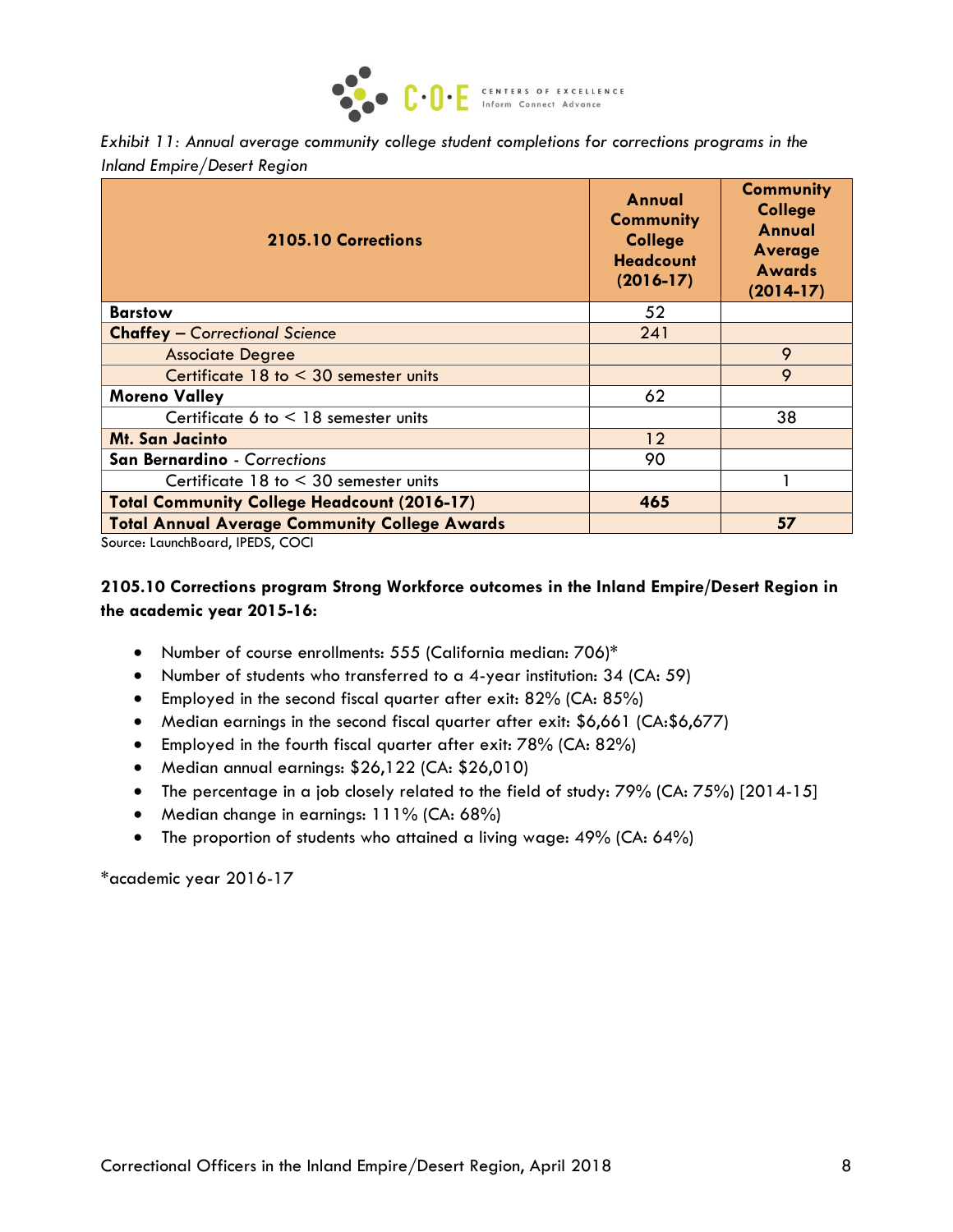

# **Security Guards**

Security guards guard, patrol, or monitor premises to prevent theft, violence, or infractions of rules. This occupation was not included in previous sections of this report due to the differences between security guards and the correctional officer occupational group. The Center of Excellence has identified security guards as a below middle-skill occupation, requiring less than one month of onthe-job training, and the typical entry-level education is a high school diploma or equivalent.

In 2017, there were more than 16,000 security guard jobs in the Inland Empire/Desert Region. Employment for security guards is expected to increase 16% through 2022. Employers in the region will need to hire more than 13,700 security guards in that period. Appendix A, Table 2 displays additional information about security guards.

#### **Sources**

O\*Net Online Labor Insight/Jobs (Burning Glass) Economic Modeling Specialists International (EMSI) CTE LaunchBoard MIT Living Wage Calculator California Community Colleges Chancellor's Office Management Information Systems (MIS) Chancellor's Office Curriculum Inventory (COCI, version 2.0) The Integrated Postsecondary Education Data System (IPEDS)

Michael Goss, Director Center of Excellence, Inland Empire/Desert Region **[michael.goss@chaffey.edu](mailto:michael.goss@chaffey.edu)** April 2018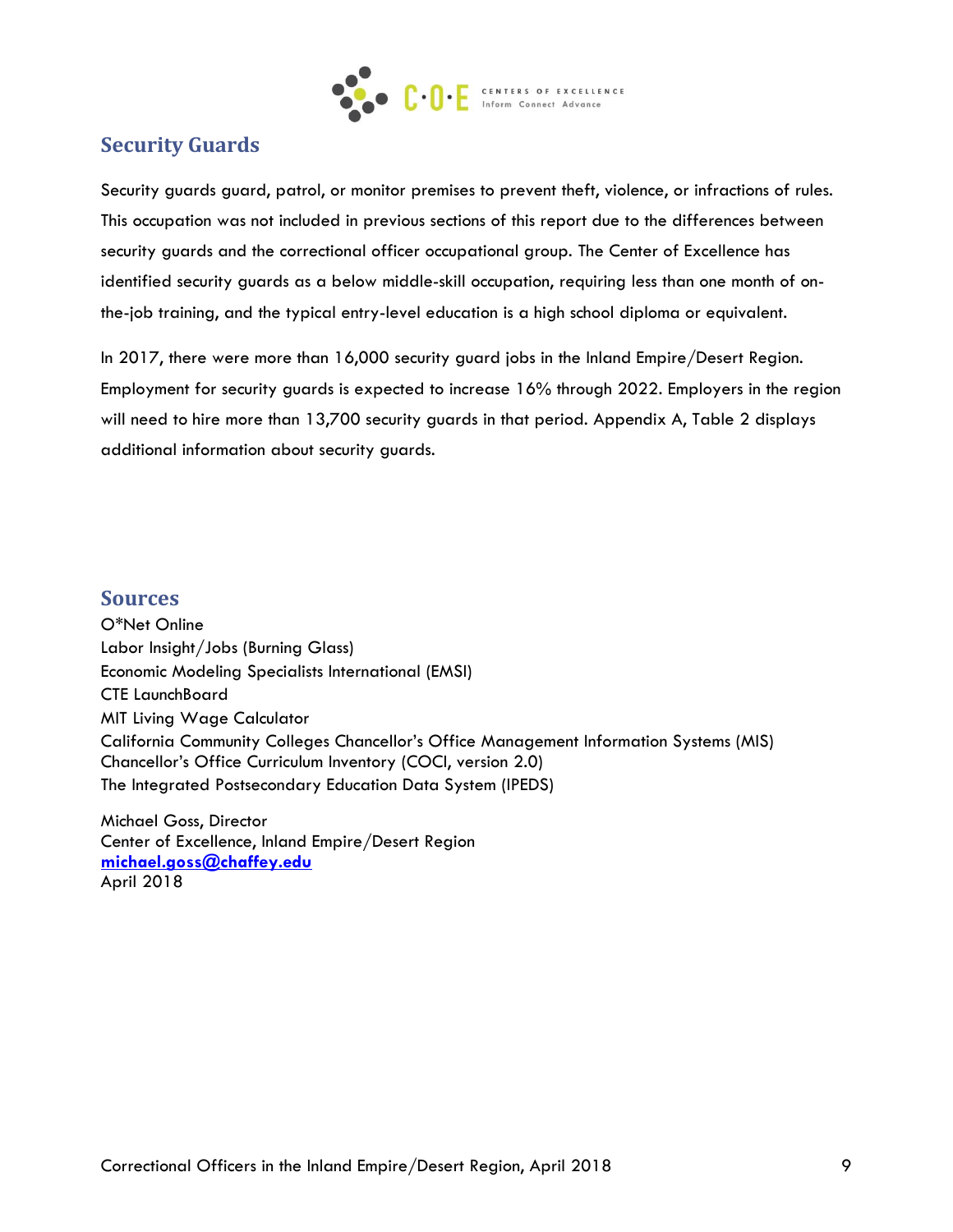

# **Appendix A: Occupation definitions, sample job titles, five-year projections, and earnings for correctional officer occupations**

*Occupation Definitions (***SOC code),** *Education and Training Requirement, Community College Education Attainment*

**First-Line Supervisors of Correctional Officers (33-1011)** 

Directly supervise and coordinate activities of correctional officers and jailers.

*Sample job titles:* Captain, Correctional Lieutenant, Correctional Officer Captain, Correctional Officer Lieutenant, Correctional Officer Sergeant, Correctional Sergeant, Corrections Sergeant, Lieutenant, Sergeant, Shift Supervisor

*Entry-Level Educational Requirement: High school diploma or equivalent Training Requirement: One to twelve months on-the-job training Percentage of incumbent workers with a Community College Award or Some Postsecondary Coursework: 48%*

#### **First-Line Supervisors of Police and Detectives (33-1012)**

Directly supervise and coordinate activities of members of police force.

*Sample job titles:* Chief of Police, Detective Sergeant, Lieutenant, Patrol Sergeant, Police Captain, Police Chief, Police Lieutenant, Police Sergeant, Sergeant, Shift Supervisor

*Entry-Level Educational Requirement: High school diploma or equivalent Training Requirement: One to twelve months on-the-job training Percentage of incumbent workers with a Community College Award or Some Postsecondary Coursework: 47%*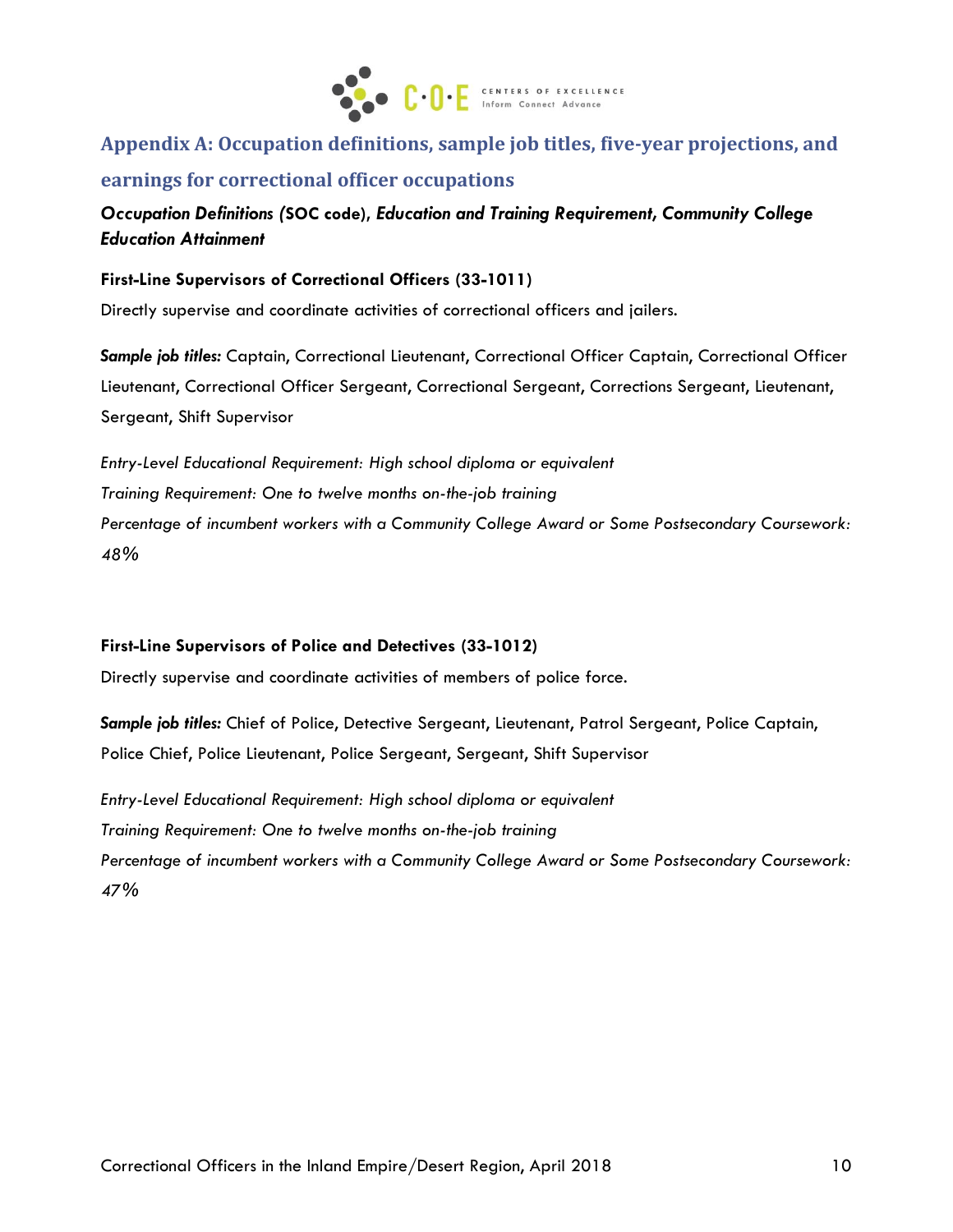

#### **Correctional Officers and Jailers (33-3012)**

Guard inmates in penal or rehabilitative institutions in accordance with established regulations and procedures. May guard prisoners in transit between jail, courtroom, prison, or other point. Includes deputy sheriffs and police who spend the majority of their time guarding prisoners in correctional institutions.

*Sample job titles:* Correctional Officer, Correctional Sergeant, Corrections Officer (CO), Custody Assistant, Deputy Jailer, Detention Deputy, Detention Officer, Jail Officer, Jailer, Jailor

*Entry-Level Educational Requirement: High school diploma or equivalent Training Requirement: One to twelve months on-the-job training Percentage of incumbent workers with a Community College Award or Some Postsecondary Coursework: 51%*

#### **Security Guards (33-9032)**

Guard, patrol, or monitor premises to prevent theft, violence, or infractions of rules. May operate xray and metal detector equipment.

*Sample job titles:* Campus Security Officer, Custom Protection Officer, Customer Service Security Officer, Hotel Security Officer, Loss Prevention Officer, Safety and Security Officer, Security Agent, Security Guard, Security Officer, Security Supervisor

*Entry-Level Educational Requirement: High school diploma or equivalent Training Requirement: Less than one-month on-the-job training Percentage of incumbent workers with a Community College Award or Some Postsecondary Coursework: 42%*